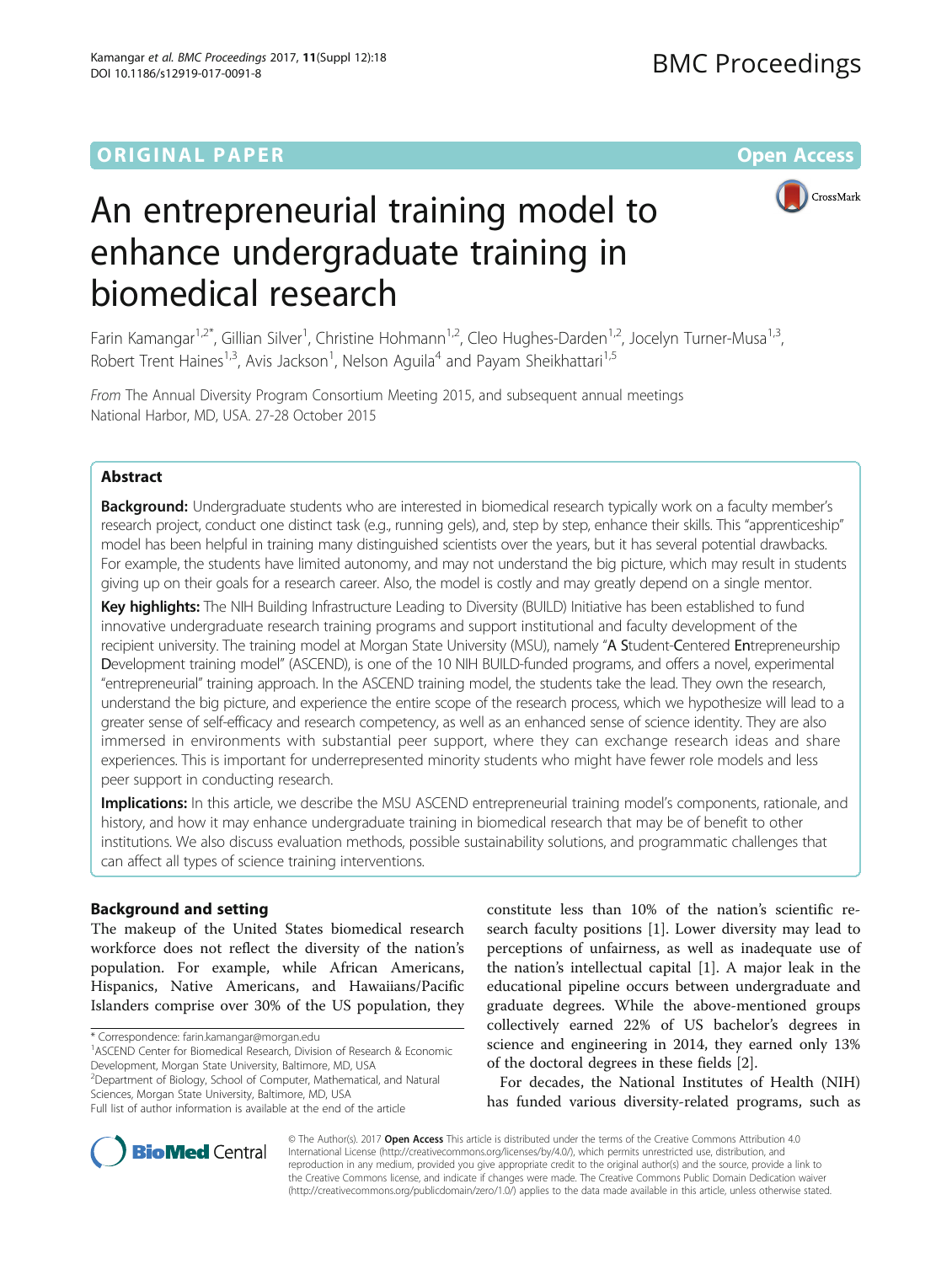Maximizing Access to Research Careers (MARC) or the National Institute of General Medical Sciences (NIGMS) Research Initiative for Scientific Enhancement (RISE). These programs typically provide intense research mentoring to students in faculty-initiated research, fund students to complete their undergraduate degree, provide role models, facilitate taking the Graduate Record Exam (GRE) and other tests necessary to be admitted to graduate school, and provide travel funds to national research meetings, among other things. While these programs have been very successful in training some distinguished researchers, there are still several challenges to achieve a substantial and sustainable increase in diversity [[3\]](#page-7-0). Therefore, NIH postulated that other elements are needed to enhance these training programs.

In 2014, NIH announced the Building Infrastructure Leading to Diversity (BUILD) Initiative, [[4](#page-7-0)] with the aim of diversifying the biomedical research workforce, focusing on undergraduate students. In response, Morgan State University (MSU), a historically black university in Baltimore, Maryland, proposed a novel model for training undergraduate students and was selected as one of the award recipients.

MSU is currently a university with approximately 7700 undergraduate and graduate students. While the university has always served all races and ethnic groups, the large majority of students are African-American and from underserved backgrounds; close to 70% are Pell Grant recipients. A large percentage of students are first-generation college students, who may not have strong support networks, and are at high risk of dropping out. Therefore, like other Historically Black Colleges and Universities (HBCUs), an important mission remains providing excellent training and a supportive environment. In addition, MSU has made major efforts to increase its status to a doctoral granting research university. In 1988, the state designated the campus as Maryland's Public Urban University [[5](#page-7-0)]. The composition of the university students, as well as its research mission, make it a good place to study educational interventions that are aimed to increase the diversity of the research workforce.

The training program offered at MSU is named ASCEND (A Student-Centered Entrepreneurship Development training model), and its main aim is to offer the useful elements of previous training programs (e.g., appropriate mentoring and financial assistance), with substantially enhanced peer support, [[6\]](#page-7-0) sense of science identity, [[7\]](#page-7-0) research competency, [\[7](#page-7-0)] and self-efficacy, [[8](#page-7-0)–[10\]](#page-7-0) via several interventions. Most importantly, the students, with the support of the faculty, take leading roles in research by proposing research topics, writing proposals, conducting studies, analyzing data, and disseminating results.

The purpose of this paper is to discuss the ASCEND training model's rationale and history, describe its main

interventions, provide a framework for evaluation, and discuss challenges and lessons learned.

## Concept and rationale for the ASCEND entrepreneurial training model

The concept of ASCEND has roots in the Alma-Ata Declaration of 1978, a major milestone in the field of public health, which identified primary health care as the key to reaching the goal of "Health for All" [\[11](#page-7-0)]. To enhance primary health care research, particularly in low-resource and remote areas of the world, the World Health Organization offered health administrators and health workers short-term (one- to three-week) workshops, on how to select a research topic, how to write a proposal, and how to collect data. The workshops were followed by several months of data collection, and then another workshop on statistical analysis and interpretation of data. The underlying assumption was that the local health administrators and health workers would know of and choose to work on problems that are prevalent and important in their region. Given that they were the owners of the research, they persevered and were often able to collect the data, despite the fact that they were not professional researchers. (ASCEND's Summer Research Institute, described below, uses a similar model.)

In the early 1990s, Iranian medical universities adopted this model and organized 1-week workshops for medical students on how to select a research topic, how to write a research proposal, and how to conduct a research study. These universities also established student research centers as a place for peer support and the exchange of ideas, as well as periodic workshops on a variety of topics such as basic research, life skills, etc. [[12\]](#page-7-0). Anecdotal evidence shows that these activities have largely been successful. After 20 years, these centers are still funded and have expanded from one university in 1993 (Tehran University of Medical Sciences) to over 20 universities across the country. The number of Iranian publications indexed in Scopus rose from 1174 in 1998 to 48,809 in 2016; [[13](#page-7-0)] this 42-fold increase may be partly attributed to student trainings that started in the early 1990s.

The ASCEND program is adopting and improving upon the research training model described above. We hypothesize that using this model for undergraduate research training in an HBCU will increase the students' long-term interest in health research, partly by increasing their research motivation, research competency, sense of self-efficacy, and having a strong science identity [[14](#page-8-0)–[16](#page-8-0)]. The entrepreneurial approach—which gives leading roles in research to students—creates an internal locus of control, which is positively correlated with job satisfaction and performance, [\[17\]](#page-8-0) as well as self-efficacy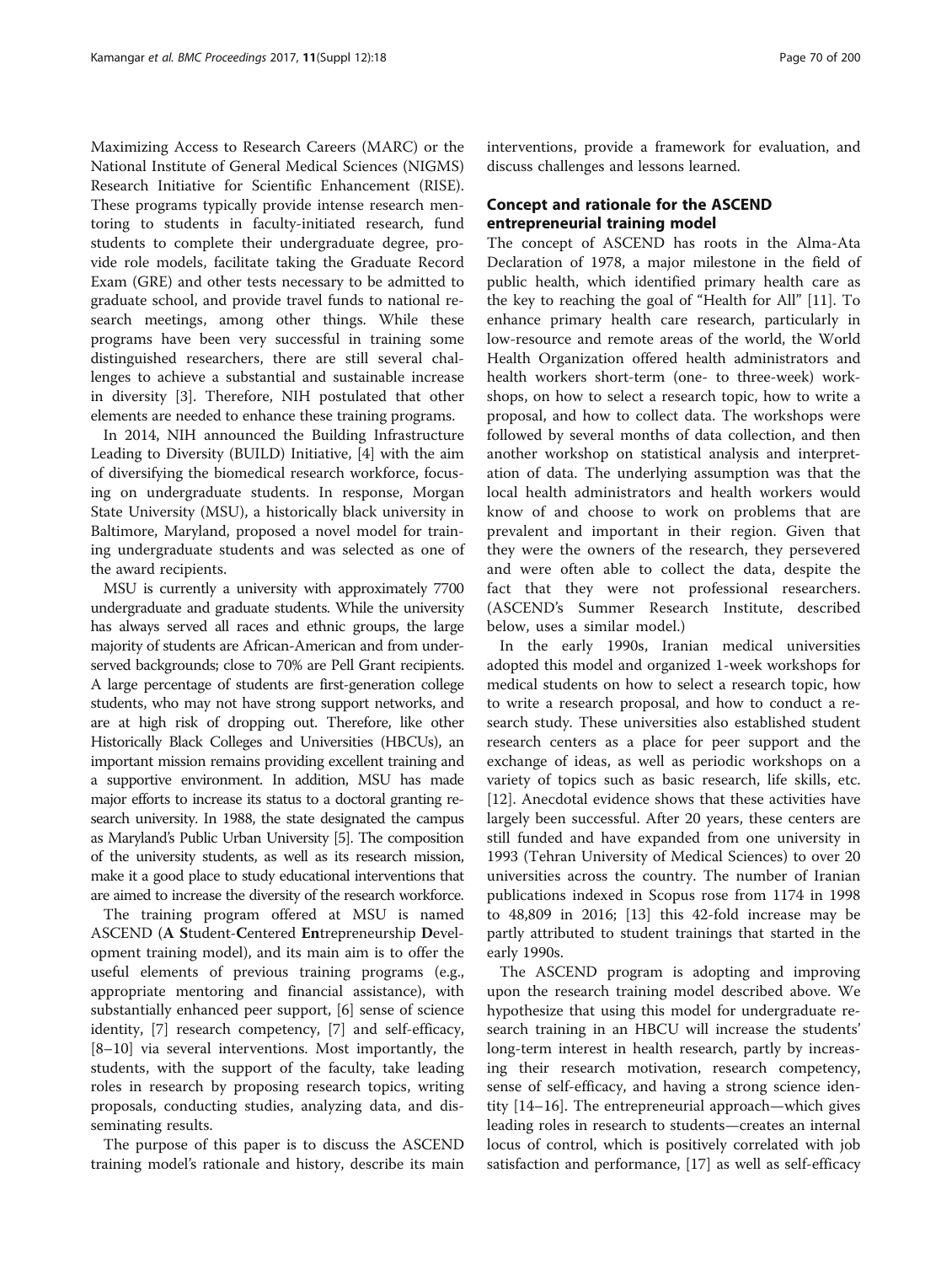[[18\]](#page-8-0). Being involved in the entire research process should also contribute to self-efficacy, which has been associated with commitment to research [[8](#page-7-0)–[10\]](#page-7-0).

ASCEND's model is consistent with scientific findings that some important contributors to happiness at work and the urge to continue are autonomy, sense of purpose (meaning), mastery, a sense of progress, a sense of membership (belonging), and little fear. In her book Evolve!, Rosabeth Moss Kanter, a professor at Harvard Business School and chair and director of the Harvard Advanced Leadership Initiative, suggests three primary sources of motivation and initiative in highly innovating companies: meaning, membership, and mastery; [\[19](#page-8-0)] all of these elements have been included in the ASCEND model. Choosing the research topic, either individually or via a democratic group process, may lead to a topic that is meaningful to students. Membership and peer support is emphasized in all parts of ASCEND. The ASCEND Scholars work towards mastery as they experience the entire research process, from selecting a topic, to presenting findings to colleagues.

Harvard Business School professor Teresa Amabile and psychologist Steven Kramer reviewed diaries from nearly 12,000 work days, and found that the happiest and most productive days were those marked by a sense of progress [[20\]](#page-8-0). A meta-analysis of data from 420,599 people in over 63 countries suggested that autonomy is a very important predictor of personal happiness and well-being, more so than wealth [\[21](#page-8-0)]. Further, in his book Drive, Daniel Pink argues that the motivation trifecta is autonomy, mastery, and sense of purpose [[22](#page-8-0)]. These findings from work satisfaction in business are echoed in academia. A national survey shows that faculty at public universities are most satisfied (above all other factors) because their work provides flexibility for determining course content (90.6%) and autonomy and independence (85.8%) [[23](#page-8-0)]. We posit that these factors also will apply to the undergraduates we are training to become self-directed researchers [\[24\]](#page-8-0).

## ASCEND's initiatives to enhance student training

ASCEND is implementing three student training initiatives: an annual Summer Research Institute (SRI), a 2-year scholarship program (ASCEND Scholars Program), and the Student Research Center (SRC). All three initiatives are intended to enhance peer support, a sense of science identity, and research competency and self-efficacy. All research training and project topics are health-related and within the mission of NIH. Figure [1](#page-3-0) illustrates the ASCEND training program's logic model.

## The Summer Research Institute (SRI)

The SRI is a research training camp held annually for 25 to 30 students, usually rising sophomores or juniors, from multiple disciplines (e.g., biology, psychology, chemistry, engineering). The main aims of the SRI are to increase participants' research competency, self-efficacy, peer support, and sense of science identity. Students attending this 8-week workshop-style program familiarize themselves with the concept of health, the different branches of science that contribute to health knowledge, the scientific method, and how scientists think and work. By the end of the program, the students write and receive feedback on a preliminary research proposal. The students learn to work in interdisciplinary teams, and each team is guided by an interdisciplinary team of five faculty members and five near-peer mentors. This interdisciplinary model mimics the real research world [[25](#page-8-0)] and also fosters the development of communities of practice across MSU's campus [\[26\]](#page-8-0). In accordance with the entrepreneurial spirit of ASCEND (as described herein), students select their own research topics and develop their own proposals. We hypothesize that proposing research topics, discussing feasibility of each topic, and writing proposals contributes to greater competency and self-efficacy in research. The SRI faculty and mentors are from MSU, the University of Maryland Medical Center, and Johns Hopkins University. In addition, guest lecturers from these institutions present their work during the SRI.

## The ASCEND Scholars program

The goals of this 2-year training program are to enhance students' research competency and self-efficacy; enhance their science identity; provide a supportive environment of peers, near-peers (graduate students), and faculty mentors; offer financial support; and offer services that are needed for admission to graduate schools, such as GRE preparation classes. Each year, 20 of the SRI participants who meet the selection criteria are accepted into the ASCEND Scholars Program. During the program, ASCEND Scholars—with the support of mentors—polish the research proposals that they started during the SRI, submit Institutional Review Board (IRB) or Institutional Animal Care and Use Committee (IACUC) applications, and then submit the proposals to ASCEND leadership to be considered for internal funding; if approved, they then conduct their research projects. To mimic real research situations—and to strengthen the sense of entrepreneurship—not all proposals are funded; only those that are considered as competitive at an undergraduate research level are funded. The remaining 5-10 SRI students who are not selected to be ASCEND Scholars will have the opportunity to participate in another MSU research training program such as RISE or choose to become an ASCEND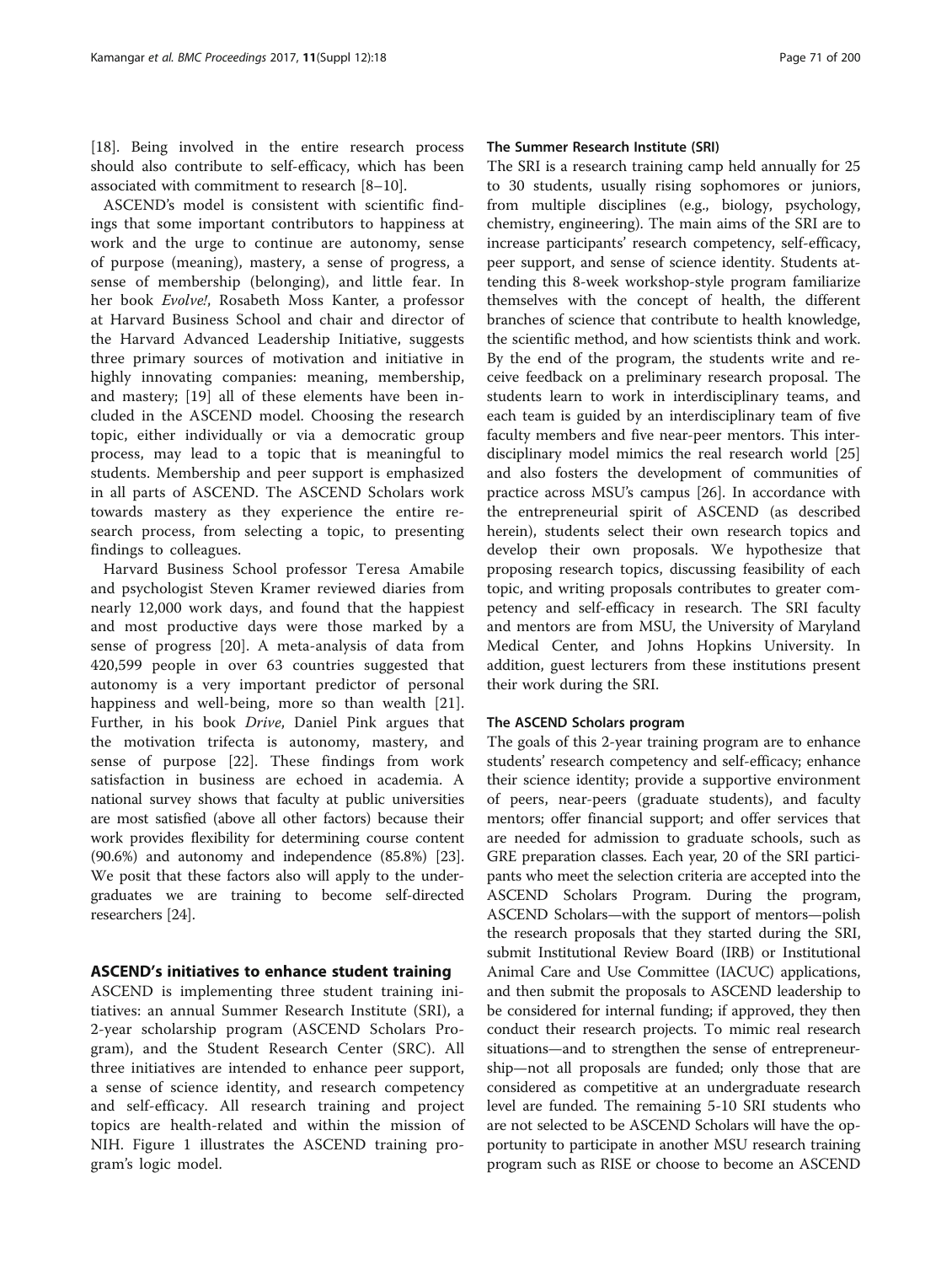<span id="page-3-0"></span>

Associate who does not receive a stipend but can participate in many of the ASCEND Scholars program's activities, such as workshops. Alternatively, they may find that they are not interested in continuing down the research path or may not qualify for any of these programs.

The Scholars also undertake a host of other activities to assist them with their undergraduate studies, and to prepare them for graduate school. Examples of these activities include: working with faculty mentors to prepare Individual Development Plans (IDPs), attending weekly interdisciplinary seminars, traveling to scientific meetings such as the Annual Biomedical Research Conference for Minority Students (ABRCMS), participating in writing seminars, participating in GRE preparation classes (for juniors), and participating in critical thinking workshops. Also, each semester the Scholars are required to register for and attend an ASCEND-specific course. The course has a student-facilitated seminar format, and integrates participants' research experiences with the science to facilitate understanding of major health care/prevention theories, principles, practices, and procedures. This course is important for its content, but also for the dedicated time it provides students to work with their groups on their research projects, and the opportunity faculty and near-peer mentors have to monitor and support the Scholars.

## The student research center

The SRC is an MSU-registered student organization created to attract, train, and enable its student members to conduct health research, with the aim of fostering students' leadership skills and increasing their sense of science identity. The underlying assumption is that having an opportunity to run a research center would empower students to think outside of the box, and share

their research ideas, as well as identify and acquire relevant training, invaluable peer support, needed resources, and mentorship. This is important as it will allow members to follow their passion, have fun, and take responsibility for their own learning, rather than being passive consumers of knowledge. The SRC is open to all undergraduate full-time students with a grade point average (GPA) of 2.75 or greater. The center is designed to be of the students, for the students, and run by students (except for a staff coordinator and a faculty advisor). The SRC has a dedicated renovated suite (renovations supported by ASCEND) in the science complex that is a student lounge and meeting space with state-of-the-art technology.

## ASCEND's distinguishing features

ASCEND implements several components that enhance it beyond the traditional programs using the "apprenticeship" training model. One distinguishing feature of AS-CEND is its emphasis on students taking the lead in research. For example, during the SRI, each group chooses one of the research topics put forth by each student member and develops a proposal under the guidance of faculty and near-peer mentors. Further, the SRC offers funds for research projects designed and led by students.

A second important feature of ASCEND is that students experience the entire research process; they come up with a topic, write a proposal, apply for ethics approval and funding, conduct the research, analyze data, and disseminate the results. This process should enhance research competency and self-efficacy, and thus help students feel substantially more at ease when they enter graduate school, where they are expected to take the lead and complete their research [[27](#page-8-0)].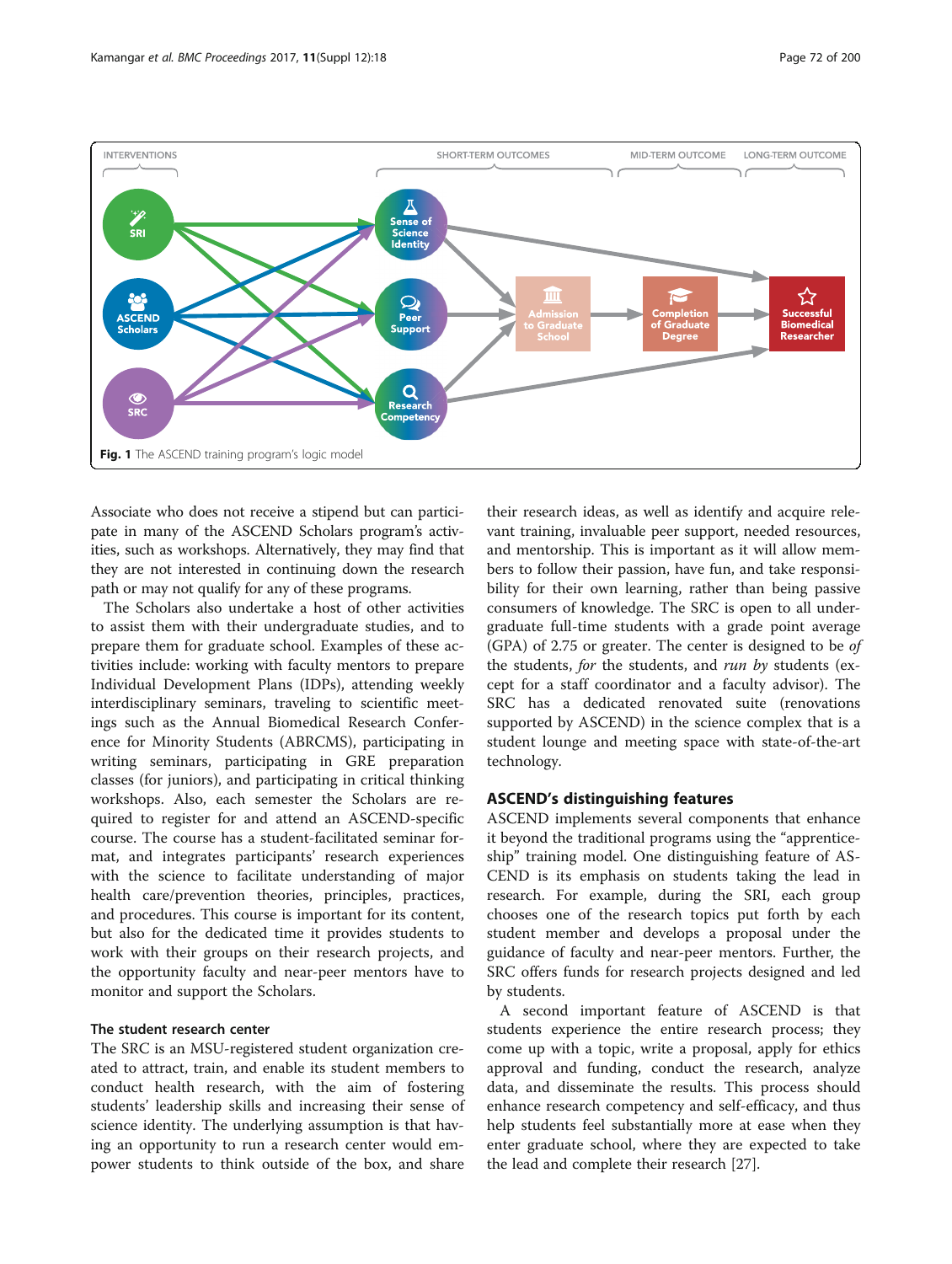A third important feature of ASCEND is its heavy emphasis on group work and peer support. This is manifested in the ASCEND SRI (group work on proposals and group presentations), ASCEND Scholars program (cohorts of 20 students), and the SRC (an environment in which students can learn from each other). Peer support and peer-led teaching may be even more important for minority students, who may have fewer scientists in their families and social networks [\[28](#page-8-0), [29\]](#page-8-0).

A fourth feature is competition. During the SRI, each group of trainees vote to choose a topic from among those suggested by peers; only a subgroup of all proposals developed through the SRI is funded. Likewise, there are research competitions in the SRC, and only some of the proposals will be funded.

Some of the above-mentioned features have been used individually in previous training programs to varying degrees. Collectively, they make ASCEND unique. Most other undergraduate research training programs use the apprenticeship training model: students are placed in a lab where they conduct and master a specific research technique (e.g., running gels), gaining more mastery and independence over time. While the apprenticeship model has been helpful in training many distinguished scientists over the years, one potential shortcoming is that the students may not understand how their efforts contribute to the overall project goals, and some may abandon the idea of pursuing a career in research. For example, a Columbia University student wrote, "One of my friends … an extremely hard-working student with top grades, was looking into both a career in medicine and research. However, his first experience at the bench felt like a burden. He described his time in lab as a series of boring chores with no context and little guidance beyond how to complete the task at hand. Although he later went on to medical school, he abandoned his desire to pursue graduate studies in basic science" [[30](#page-8-0)]. Another potential disadvantage is that this model is very resource intensive, [[31](#page-8-0)] typically requiring one-on-one mentoring, with training outcomes often being critically dependent on the quality of the mentoring environment [[32, 33](#page-8-0)]. Typically, they use less peer support and less competition than what ASCEND offers.

In contrast to "apprenticeship," we call what ASCEND offers an "entrepreneurship" model for training undergraduate students in biomedical research. In the context of ASCEND, the term "entrepreneurship" has a slightly different meaning than in its business context. In the business context, entrepreneurs are those who have novel ideas, own their idea, take a risk, and develop a product that is intended to be marketed. In the context of ASCEND, students will be entrepreneurial researchers. They will develop their individual research idea (rather than a faculty member's research idea), own the idea, develop a proposal, and the result will be the students' research and the knowledge gained.

## Evaluation of the success of the ASCEND training model

ASCEND has included both formative and summative evaluations as an essential part of the program. The summative evaluation is done at both the site level and consortium level.

#### Site-level summative evaluation

The long-term measure for the effectiveness of the program is the percentage of students who become successful biomedical researchers and are awarded NIH grants. The intermediate measure is the percentage of students who complete a course of graduate studies in biomedical research. Based on the logic model shown in Fig. [1](#page-3-0), short-term measures of success are related to the feasibility of the approach: students' ability to complete the SRI and write sound research proposals; ASCEND Scholars' competence to conduct, analyze, and disseminate their proposed studies; and ASCEND Scholars' adherence to their Individual Development Plans, retention in the program, successful completion of their undergraduate training, and submission of applications for biomedical research graduate degree programs. The site-level evaluation, like the consortium-wide evaluation (described below), will also include measures of science identity for participants of the SRI, ASCEND Scholars, and SRC members. Comparisons will be made with students not enrolled in similar training programs, matched for sex, age, classification, and GPA. If possible, comparisons will be made with students who are enrolled in other training programs (e.g., RISE) and are matched for the same variables mentioned above.

ASCEND evaluators are developing scales and expanding research in the areas related to its mission. For example, ASCEND is developing its own scale to measure "biomedical science identity" among the ASCEND SRI students, ASCEND Scholars, and SRC participants. While there were previous scales to measure science identity, [[34\]](#page-8-0) there were no scales optimized for biomedical science identity in college-level students. We have developed and tested one such scale for reliability, which has shown a Cronbach's alpha of 0.95. Further assessments of reliability and validity of the scale will be done among undergraduate students at MSU, and will be used to compare the above-mentioned groups with appropriate controls (e.g., ASCEND Scholars vs. another group of students matched for age, sex, classification and GPA), or to measure changes over time (e.g., SRI students before and after participation in SRI).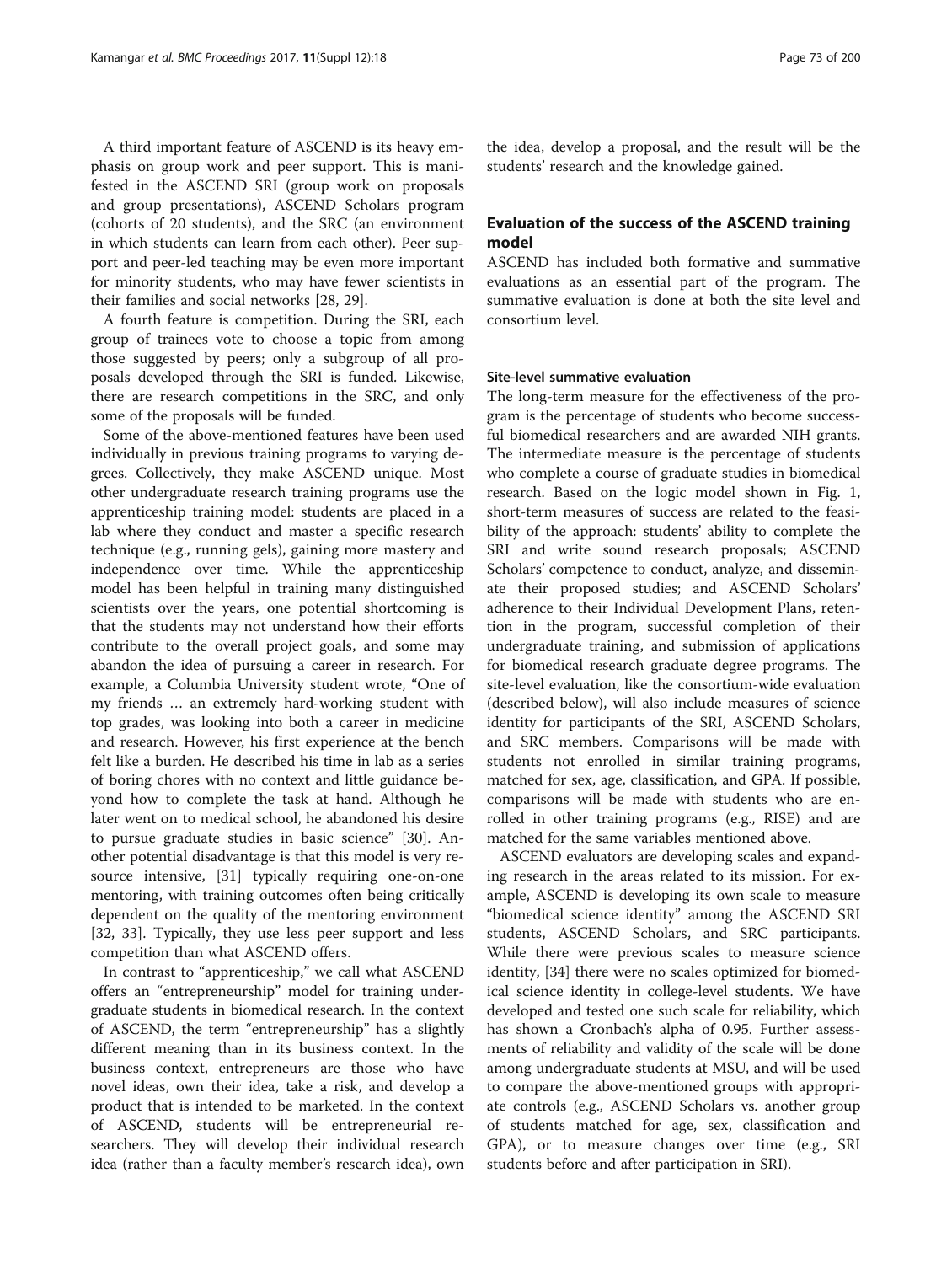## Consortium-level summative evaluation

The consortium-level evaluation of the BUILD program is conducted by the Coordination and Evaluation Center (CEC) at UCLA. ASCEND provides the CEC with evaluation data in the domains of student progress, faculty development, and institutional development that are aligned with the Hallmarks for Success, which are indicators adopted across the all BUILD sites and the NIHsponsored Diversity Program Consortium. ASCEND students are compared in terms of individual change on outcomes over time, and based on differences across all BUILD sites, as well as with students at non-BUILD institutions. This situates progress at multiple levels to determine the impact of the ASCEND training model. For more details, please see Davidson et al., this issue [\[35\]](#page-8-0).

#### Formative evaluation

There are very important evaluation activities conducted on a regular basis as part of ASCEND's continuous quality improvement efforts. For instance, after each SRI module (each week), students provide feedback that is used to determine any changes that can be implemented immediately to improve the students' learning experience. Likewise, changes to the ASCEND Scholars program are made based on feedback received from students and discussions among faculty and near-peer mentors.

## Sustaining the program by enhancing Morgan State University's research infrastructure

To sustain resources for student research, MSU needs funds beyond the NIH BUILD grant period. With evidence of success, such funds may be acquired partly through further research grants, partly from MSU's state budget funds, and partly through funds solicited from philanthropists. Enhancing research funds can be done by improving the faculty's research competencies, strengthening MSU's research infrastructure, enhancing a culture of research within MSU, and strengthening collaborations with research-intensive institutions. Fortunately, part of the mission of the BUILD grants, including ASCEND, is to make such enhancements to existing institutional resources.

#### Faculty development

ASCEND offers grant writing workshops, pilot research project grants, community-based participatory research grants, funds for travel to conferences, course redesign awards, statistical support, and mentoring workshops. Grant writing workshops are intended to familiarize junior faculty with the NIH grant writing process. ASCEND faculty and staff organize several of these workshops each year, on topics such as the principles of grant writing, writing specific aims for NIH grants, preparing budgets, preparing NIH biosketches, and revising proposals based on reviewer comments.

ASCEND also provides funds for course redesign awards, the purpose of which is to increase students' interest in biomedical research by encouraging faculty to make their undergraduate health-related courses more interdisciplinary, student-centered, research-training focused, and more appealing to students. Some students can be turned off by "boring" science classes early in their college years, and thus leave STEM majors before they ever get a chance to participate in biomedical research [\[36\]](#page-8-0). Research over the past decades has shown that students learn and retain information more effectively if they are actively engaged in constructing their own knowledge [\[37](#page-8-0)]. ASCEND funds three to six such curricular change awards every year.

The impact of the ASCEND program's investment in MSU faculty will be illustrated by metrics such as changes in the number of grant applications, number of grant awards, amount of grant funds, number of publications, etc. We understand that changes in these metrics cannot be totally attributed to ASCEND's efforts, given the possible effects of multiple other existing variables, such as leadership changes in the university. However, with some effort, we can document which grants or publications directly resulted from ASCEND investments.

#### Infrastructure development

ASCEND has renovated three physical spaces in the science complex: two Active Learning Centers and one space for the SRC (described previously). The Active Learning Centers, classrooms with modular furniture, white boards, and other student-centered-learning features, are intended to enhance group work during the SRI and other year-round educational activities.

To increase MSU's capacity to conduct biomedical research, specifically by providing laboratory training and services for faculty and students, ASCEND has established a Core Laboratory. ASCEND has purchased equipment and is supporting technical staff for the Core Laboratory, which will offer preparatory technology, separations technology, analytics technology, histologic analytics technology, and augmentation of biomedical teaching, such as 3-D human anatomy and virtual microscopy.

#### Research collaborations

ASCEND's local research collaborators include faculty at Johns Hopkins University and the University of Maryland. These research partners review mini-grant proposals submitted to ASCEND, give talks at SRI and SRC seminars, host field trips for SRI students, judge proposals that result from the SRI, work in their labs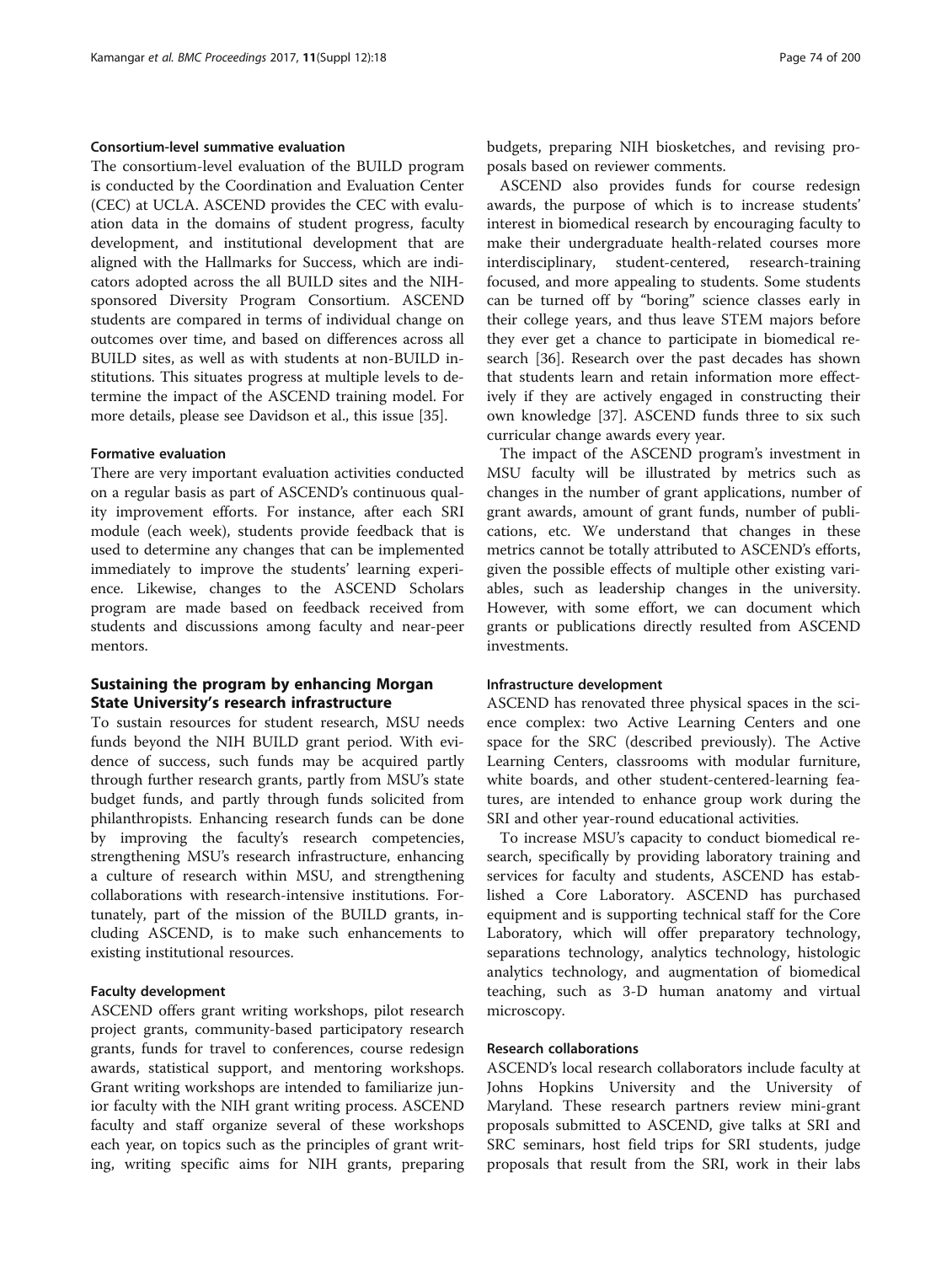and on their population-based research studies with the ASCEND Scholars, and provide them with guidance on successfully applying to graduate programs. In addition, they may partner with, or mentor, some of our junior faculty.

ASCEND also plays an important role in cultivating the culture of research, by, for example, increasing the number of MSU faculty who are knowledgeable about NIH (and similar) research grant processes, and creating a community of practice, through which faculty share new pedagogical techniques and research skills, enhancing collaborations with research-intensive institutions. ASCEND has taken several measures to enhance the faculty's research skills, improve the research infrastructure, and provide additional resources, which are described above. If successful, after several years, the institution will have faculty who are more familiar with research and will be able to secure more research grants, thus having resources to train students.

State funds and philanthropic donations are other sources that can sustain ASCEND's student-related activities that showed positive impact. The fact that ASCEND's goals are aligned with MSU's strategic goals may help in securing such funds. MSU's five main strategic goals are enhancing student success, enhancing MSU's status as a doctoral research university, improving and sustaining MSU's infrastructure, growing MSU's resources, and engaging with the community. ASCEND's activities include all of these five areas. In particular, ASCEND will play an important role in student success, and its faculty and institutional activities (e.g., more grant funding and peer-reviewed publications) are consistent with MSU's long-term strategic plan of enhancing its Carnegie classification [[38](#page-8-0)] of "Doctoral University – Moderate research activity" also known as R3 to an R2 "Doctoral Universities – Higher research activity" institutional mission. This is significant for a public university that began as a teaching institution and that has had (and still has) a student body largely from underserved backgrounds.

## Challenges and solutions

While substantial progress has been made to date, there have been several programmatic challenges. One of these challenges is mentoring, specifically matching mentors to mentees. The students come up with a variety of research topics, and appropriate mentors are usually—but not always—available among MSU or research partner faculty. A solution is to ask faculty who are interested in working with students to lecture during the SRI. Our experiences over the past 2 years show that the topics that some of the students propose are inspired by what they hear from their faculty and near-peer mentors. While the students feel that they own the topic, they also are

proposing a research topic for which a good research mentor is available.

Some constructive critics have expressed concern that students' research projects may not be sufficiently novel. While novelty in research is important, the main purpose of ASCEND is not necessarily to expand the borders of science. ASCEND's purpose is to train future health researchers, thus we place more emphasis on the learning process than on novelty.

Another challenge is the multidisciplinary nature of the program. Students and faculty come from different disciplines (e.g., public health, biology, chemistry, and psychology). While all of these disciplines can be relevant to health, they use vastly different terminology and research methods, which may make training and group work difficult. Our solution to this problem was that the instructors and near-peer mentors spend some time together before the SRI to discuss issues and harmonize language and terms across disciplines. In addition, the SRI's curriculum includes important cross-cutting concepts, such as the meaning of health, general research methodology, and proposal writing.

It is not always feasible to find laboratory equipment that students need for research that they propose. However, not all studies require a laboratory; some studies are in the fields of behavioral or public health. When the proposed projects do require a laboratory, the students can use the core laboratory, the laboratory of an MSU researcher, or laboratories of researchers at one of AS-CEND's research partner institutions. We are continuing to expand such opportunities. However, when none of the above exist, the mentors help students modify their research so that the study can be done within the limits of the available equipment.

Time management has been a problem for students. ASCEND Scholars have to spend substantial time in polishing their research proposals, conducting their research projects, and attending a variety of seminars and workshops. If they are members of the ASCEND SRC, they spend time on its activities, too. All these activities could potentially take time away from their other studies, and may impact their GPA, which may negatively affect the success of their graduate school applications. Solutions to date include consolidating some of the activities into a weekly for-credit course, adjusting some of the program requirements, as well as providing students with support through life-skills classes. In all cases, program faculty and staff are responsive to issues as they arise to help the students achieve their goals and experience success at MSU.

## Conclusion

ASCEND initiatives identified as successful by the evaluation can be replicated at other institutions. The overall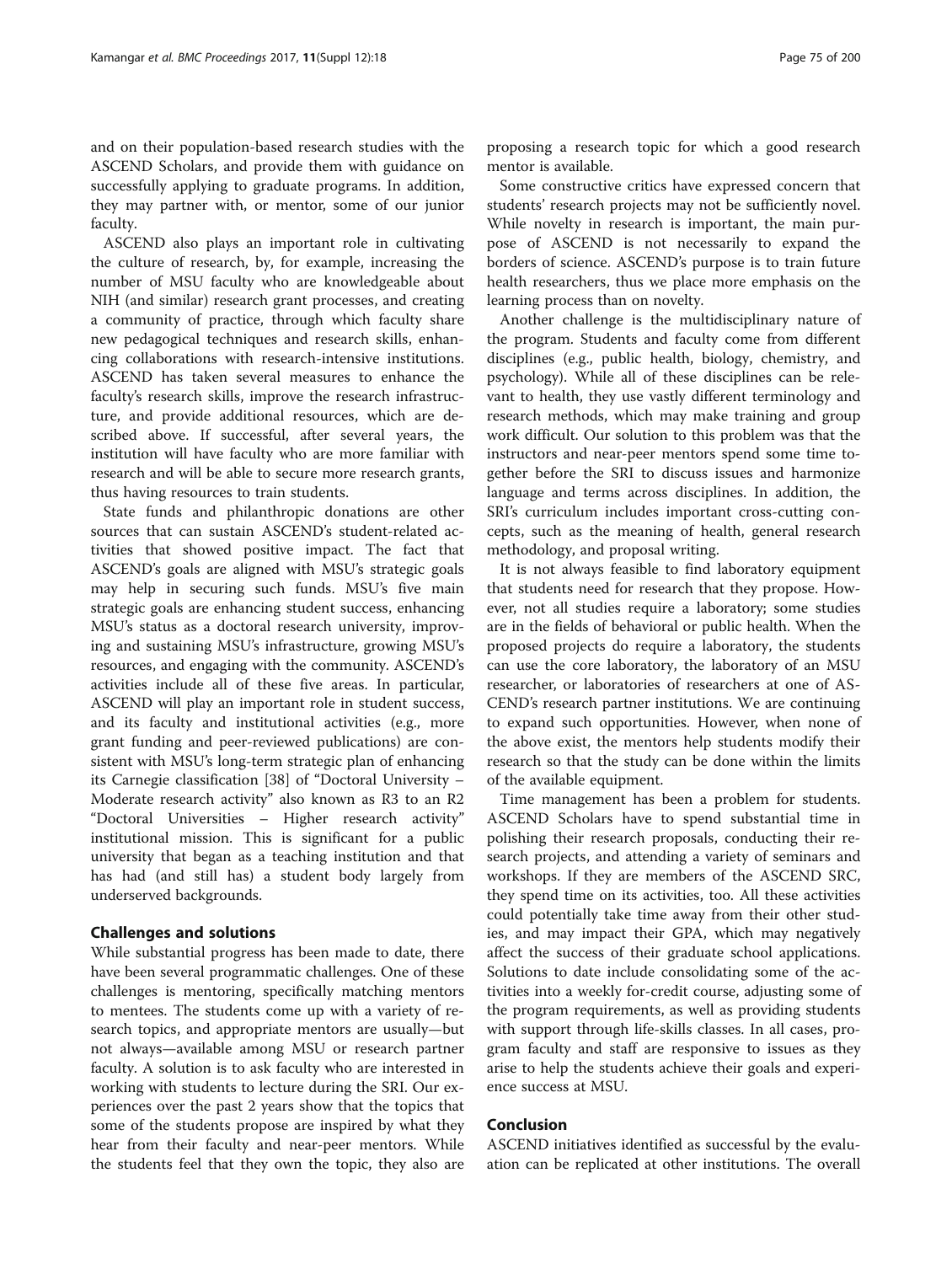<span id="page-7-0"></span>entrepreneurial model is easy to understand and to apply. The SRI curriculum could be reproduced at other institutions. One of the major concerns about the ASCEND model, raised by a reviewer of the original application, was about its feasibility. It may be difficult for some to believe that undergraduate students would be able to navigate and successfully carry out the complex requirements of designing and implementing robust research studies. ASCEND begins to show how it is possible, with support for motivated first-generation, underrepresented students. Successful implementation of the model along with tested curricula and support systems could pave the way for the implementation of the ASCEND model by other universities nationwide. For example, in a similar setting, a group of student researchers—through their presentations and dissemination of the evidence—played a major role in helping other universities start new SRC chapters [12].

One of ASCEND's most important contributions is providing a new model for undergraduate research training. The SRI and ASCEND Scholars curricula have so far shown promising results, but more time and further evaluation of their success is needed. The effectiveness of the ASCEND model will be carefully assessed over the next few years, and we will share the results and experiences gained with other institutions.

#### Acknowledgements

The writing team acknowledges the efforts of all the members of the ASCEND team. In particular, we wish to thank Drs. Gloria Hoffman, Michael Koban, and Ian Lindong for their substantial role in writing the ASCEND project proposal, and Drs. Hoffman and Koban for their continued work with the project. We also greatly appreciate literature review and editing assistance provided by Dr. Shiva Mehravaran and Dr. Jummai Apata.

#### Funding

Work reported in this publication was supported by the National Institutes of Health Common Fund and Office of Scientific Workforce Diversity (USA). Publication of this article was funded by the CEC Awards U54GM119024 and U54GM119024-03:S1 administered by the National Institute of General Medical Sciences. Publication specifically for MSU ASCEND was supported by NIGMS under three linked awards RL5GM118972, and TL4GM118974. The work is solely the responsibility of the authors and does not necessarily represent the official view of the National Institutes of Health.

#### Availability of data and materials

Not a data-based article.

#### About this supplement

This article has been published as part of BMC Proceedings Volume 11 Supplement 12, 2017: The Diversity Program Consortium: Innovating Educational Practice and Evaluation Along the Biomedical Research Pathways. The full contents of the supplement are available online at [https://](https://bmcproc.biomedcentral.com/articles/supplements/volume-11-supplement-12) [bmcproc.biomedcentral.com/articles/supplements/volume-11-supplement-12](https://bmcproc.biomedcentral.com/articles/supplements/volume-11-supplement-12).

#### Authors' contributions

FK, CH, CHD, JTM, and PS contributed to the design and conception of the ASCEND program. All authors have contributed to the supervision, management, and data collection in the project. All authors contributed to the conceptualization and writing of this article. All authors read and approved the final manuscript.

#### Ethics approval and consent to participate

Approval of data collection for the purpose of evaluation of the ASCEND program has been obtained from the Morgan State University Institutional Review Board.

#### Consent for publication

Not applicable.

#### Competing interests

The authors declare that they have no competing interests.

#### Publisher's Note

Springer Nature remains neutral with regard to jurisdictional claims in published maps and institutional affiliations.

#### Author details

<sup>1</sup>ASCEND Center for Biomedical Research, Division of Research & Economic Development, Morgan State University, Baltimore, MD, USA. <sup>2</sup>Department of Biology, School of Computer, Mathematical, and Natural Sciences, Morgan State University, Baltimore, MD, USA. <sup>3</sup>Department of Psychology, College of Liberal Arts, Morgan State University, Baltimore, MD, USA. <sup>4</sup>Center to Reduce Cancer Health Disparities, National Cancer Institute, National Institutes of Health, Bethesda, MD, USA. <sup>5</sup>Department of Behavioral Health Sciences, School of Community Health and Policy, Morgan State University, Baltimore, MD, USA.

#### Published: 4 December 2017

#### References

- 1. Valantine HA, Collins FS. National Institutes of Health addresses the science of diversity. Proc Natl Acad Sci U S A. 2015;112:12240–2.
- 2. National Science Foundation, National Center for Science and Engineering Statistics. Women, minorities, and persons with disabilities in science and engineering: 2017. Arlington, VA; 2017. Tables 5-6 and 7-7. [https://www.nsf.](https://www.nsf.gov/statistics/2017/nsf17310/data.cfm) [gov/statistics/2017/nsf17310/data.cfm](https://www.nsf.gov/statistics/2017/nsf17310/data.cfm). Accessed 8 Nov 2017.
- 3. Krulwich TA, Saran S, McGee R. Developing talent to increase diversity in biomedical sciences workforce. Mt Sinai J Med. 2012;79:497.
- 4. National Institutes of Health. Building infrastructure leading to diversity (BUILD) initiative.<https://www.nigms.nih.gov/training/dpc/Pages/build.aspx>. Accessed 20 Mar 2017.
- 5. Brief History of Morgan State University. [http://www.morgan.edu/about/](http://www.morgan.edu/about/history.html) [history.html](http://www.morgan.edu/about/history.html). Accessed 5 Aug 2016.
- 6. Dennis JM, Phinney JS, Chuateco LI. The role of motivation, parental support, and peer support in the academic success of ethnic minority firstgeneration college students. J Coll Stud Dev. 2005;46:223–36.
- 7. Hurtado S, Cabrera NL, Lin MH, Arellano L, Espinosa LL. Diversifying science: underrepresented student experiences in structured research programs. Res High Educ Res High Educ. 2009;50:189–214.
- 8. Chemers MM, Zurbriggen EL, Syed M, Goza BK, Bearman S. The role of efficacy and identity in science career commitment among underrepresented minority students. J Soc Issues. 2011;67:469–91.
- 9. Brown SD, Lent RW, Ryan NE, McPartland EB. Self-efficacy as an intervening mechanism between research training environments and scholarly productivity: a theoretical and methodological extension. Couns Psychol. 1996;24:535–44.
- 10. Phillips JC, Russell RK. Research self-efficacy, the research training environment, and research productivity among graduate students in counseling psychology. Couns Psychol. 1994;22:628–41.
- 11. World Health Organization, UNICEF. Primary health care: report of the international conference on primary health care, Alma-Ata, USSR. 1978. [http://www.who.int/iris/handle/10665/39228.](http://www.who.int/iris/handle/10665/39228) Accessed 22 Feb 2017.
- 12. Rezaee-Zavareh MS, Khosravi MH, Alavian SM. Student research committee as a model for development of medical research projects. Arch Iran Med. 2016;19:820.
- 13. Scopus. [https://www.scopus.com/term/analyzer.uri?sid=E2963D5DD10D91FD](https://www.scopus.com/term/analyzer.uri?sid=E2963D5DD10D91FD8E6BF9A5D6B63C0B.wsnAw8kcdt7IPYLO0V48gA%3a60&origin=resultslist&src=s&s=AFFILCOUNTRY%28iran%29&sort=plf-f&sdt=a&sot=a&sl=18&count=401420&analyzeResults=Analyze+results&txGid=E2963D5DD10D91FD8E6BF9A5D6B63C0B.wsnAw8kcdt7IPYLO0V48gA%3a11) [8E6BF9A5D6B63C0B.wsnAw8kcdt7IPYLO0V48gA%3a60&origin=resultslist&src=](https://www.scopus.com/term/analyzer.uri?sid=E2963D5DD10D91FD8E6BF9A5D6B63C0B.wsnAw8kcdt7IPYLO0V48gA%3a60&origin=resultslist&src=s&s=AFFILCOUNTRY%28iran%29&sort=plf-f&sdt=a&sot=a&sl=18&count=401420&analyzeResults=Analyze+results&txGid=E2963D5DD10D91FD8E6BF9A5D6B63C0B.wsnAw8kcdt7IPYLO0V48gA%3a11) [s&s=AFFILCOUNTRY%28iran%29&sort=plf-f&sdt=a&sot=a&sl=18&count=4014](https://www.scopus.com/term/analyzer.uri?sid=E2963D5DD10D91FD8E6BF9A5D6B63C0B.wsnAw8kcdt7IPYLO0V48gA%3a60&origin=resultslist&src=s&s=AFFILCOUNTRY%28iran%29&sort=plf-f&sdt=a&sot=a&sl=18&count=401420&analyzeResults=Analyze+results&txGid=E2963D5DD10D91FD8E6BF9A5D6B63C0B.wsnAw8kcdt7IPYLO0V48gA%3a11) [20&analyzeResults=Analyze+results&txGid=E2963D5DD10D91FD8E6BF9A5D6](https://www.scopus.com/term/analyzer.uri?sid=E2963D5DD10D91FD8E6BF9A5D6B63C0B.wsnAw8kcdt7IPYLO0V48gA%3a60&origin=resultslist&src=s&s=AFFILCOUNTRY%28iran%29&sort=plf-f&sdt=a&sot=a&sl=18&count=401420&analyzeResults=Analyze+results&txGid=E2963D5DD10D91FD8E6BF9A5D6B63C0B.wsnAw8kcdt7IPYLO0V48gA%3a11) [B63C0B.wsnAw8kcdt7IPYLO0V48gA%3a11.](https://www.scopus.com/term/analyzer.uri?sid=E2963D5DD10D91FD8E6BF9A5D6B63C0B.wsnAw8kcdt7IPYLO0V48gA%3a60&origin=resultslist&src=s&s=AFFILCOUNTRY%28iran%29&sort=plf-f&sdt=a&sot=a&sl=18&count=401420&analyzeResults=Analyze+results&txGid=E2963D5DD10D91FD8E6BF9A5D6B63C0B.wsnAw8kcdt7IPYLO0V48gA%3a11) Accessed 24 Feb 2017.